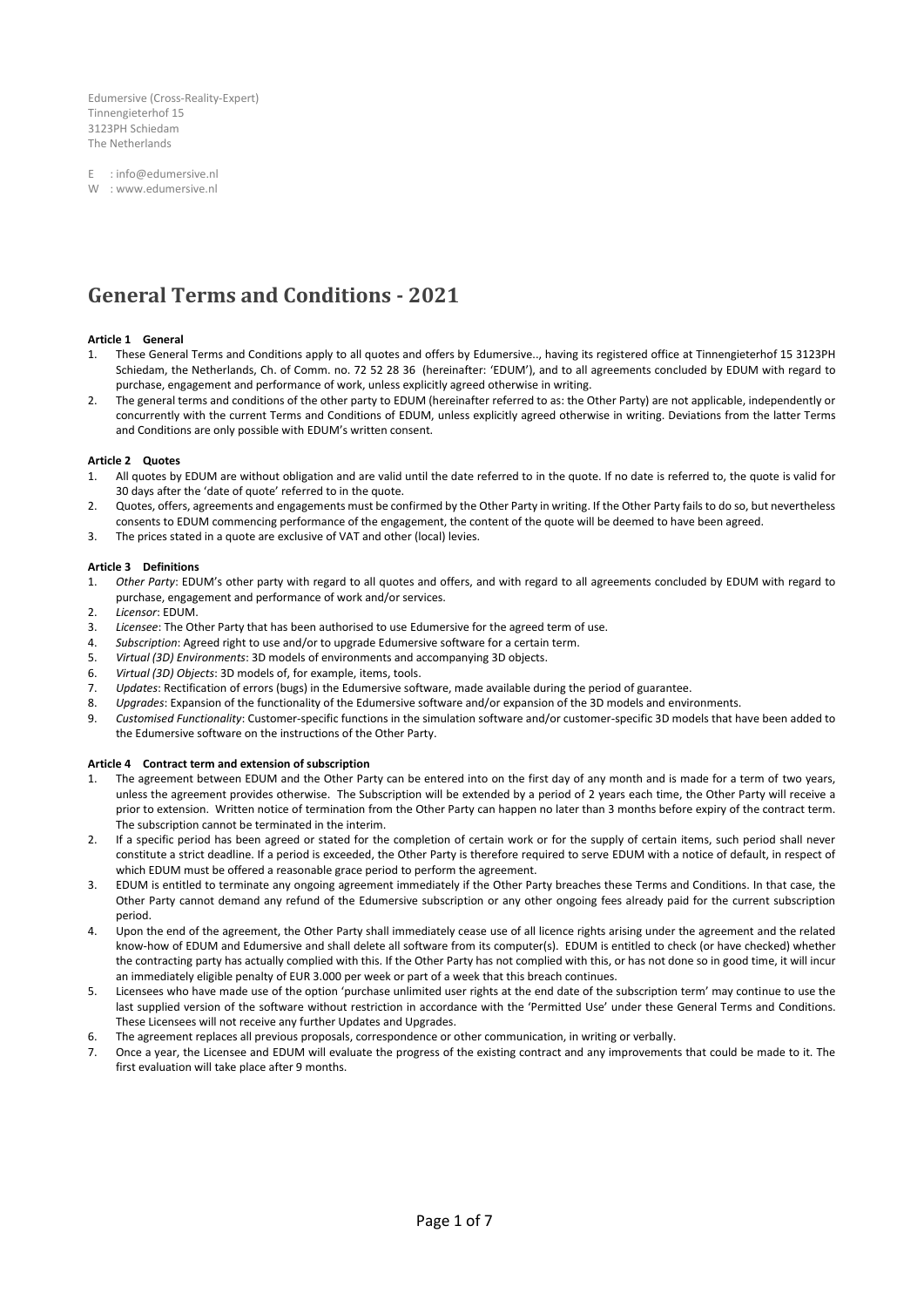# **Article 5 Performance of the agreement**

- 1. The agreement will be performed by EDUM to the best of its knowledge and ability, and in accordance with good professional practice. The activities to be performed are subject to a best-efforts obligation on the part of EDUM. The application of article 7:404, 7:407 paragraph 2 of the Dutch Civil Code is explicitly excluded.
- 2. EDUM determines how and by whom the assignment is performed. EDUM is authorized to let third parties carry out certain tasks.
- 3. EDUM is authorized to perform the agreement in phases. In case the agreement is performed in phases, EDUM is entitled to invoice each executed part separately. If, and as long as an invoice is not paid by the Other Party, EDUM is not required to perform the next phase and is authorized to suspend the performance of the agreement.
- 4. EDUM is entitled to holiday days which are communicated in advance, despite the any minimum hours included in the agreement.

# **Article 6 Changes and additional work**

- 1. If during the performance of the agreement it appears to be necessary to change or supplement the agreement for an adequate execution EDUM will inform the Other Party as soon as possible. Parties will proceed changing the agreement timely and in consultation with each other.
- 2. If the parties agree that the agreement needs to be changed/supplemented, the time to completion of the performance can be influenced by this. The Other Party will be informed accordingly by EDUM as soon as possible.
- 3. If the changes or supplement to the agreement will have financial, quantitative and/or qualitative consequences, the Other Party will be informed of this by EDUM in advance.
- 4. If a fixed fee or fixed price is agreed upon, EDUM will indicate to what extend the changes/supplement of the agreement impacts the fee/price. In this case EDUM will try – to the extent possible - to provide a quotation in advance.
- 5. EDUM will not be entitled to charge additional costs in case the changes/supplement are due to circumstances attributable to EDUM.
- 6. Changes made to the original agreement shall only be valid once these changes are accepted by both parties by means of a supplementary or changed agreement.

#### **Article 7 Obligations Other Party**

- 1. The Other Party makes sure that all information, equipment or spaces required for the performance of the Agreement as indicated by EDUM, or which the Other Party should reasonably understand are required for the performance, are available in time. In addition, the Other Party needs to provide all rights and authorizations to EDUM that are required to execute the assignment adequately.
- 2. EDUM is not liable for any damages, of any kind, as a result of using incorrect and/or incomplete information provided by the Other Party with respect to the performance of the agreement, unless this inaccuracy or incompleteness should be known by EDUM.
- 3. The Other Party will ensure that the employees of the Other Party's organization who are involved in the activities, are available in time.
- 4. The Other Party should refrain from conduct which makes it impossible for EDUM to properly execute the assignment.
- 5. In case EDUM or involved third parties by EDUM carry out activities in relation to the assignment at the Other Party's location or a location designated by the Other Party, the Other Party will provide the reasonably desired facilities without any costs.
- 6. In case the Other Party fails to meet its obligations as referred to in this article, EDUM has the right to suspend the execution of the agreement and/or charge the Other Party for the extra costs, in accordance with the market prices or fees, incurred due to the delay.

#### **Article 8 Consultancy and Project Management Rates**

- 1. The by EDUM indicated rates and prices are excluding VAT, unless explicitly agreed otherwise in writing.
- 2. The rates and prices are excluding shipment-, travel-, accommodation and other expenses, unless otherwise agreed.
- 3. In case no rate or price was explicitly agreed upon, the applicable rate or price will be determined based on the actual hours worked and the usual rates of EDUM.
- 4. Prior to concluding the agreement, EDUM shall promptly provide the Other Party with an overview of all additional costs, or shall provide information based on which these costs can be charged to the Other Party.
- 5. In case EDUM agreed a fixed rate or price upon concluding the agreement, EDUM is entitled to increase these, even in the event such rate or price was not provided under conditions/with reservation.
- 6. In the event EDUM intends to change the rate or price, it shall inform the Other Party accordingly as soon as possible.
- 7. In case the increase of the rate or price takes place within three months after concluding the agreement, the Other Party is entitled to cancel the agreement by a written notification, unless:
	- a. the increase derives from an authorization or a legal obligation of EDUM under the laws of The Netherlands;
	- b. the increase is due to an increase of the price of raw materials, taxes, production costs, exchange rates, wages etcetera or for other reasons that could not have been reasonably foreseen upon conclusion of the agreement;
	- c. EDUM is prepared to execute the agreement in accordance with originally agreed provisions; or
	- d. it has been stipulated that the execution will take place longer than three months after concluding the agreement.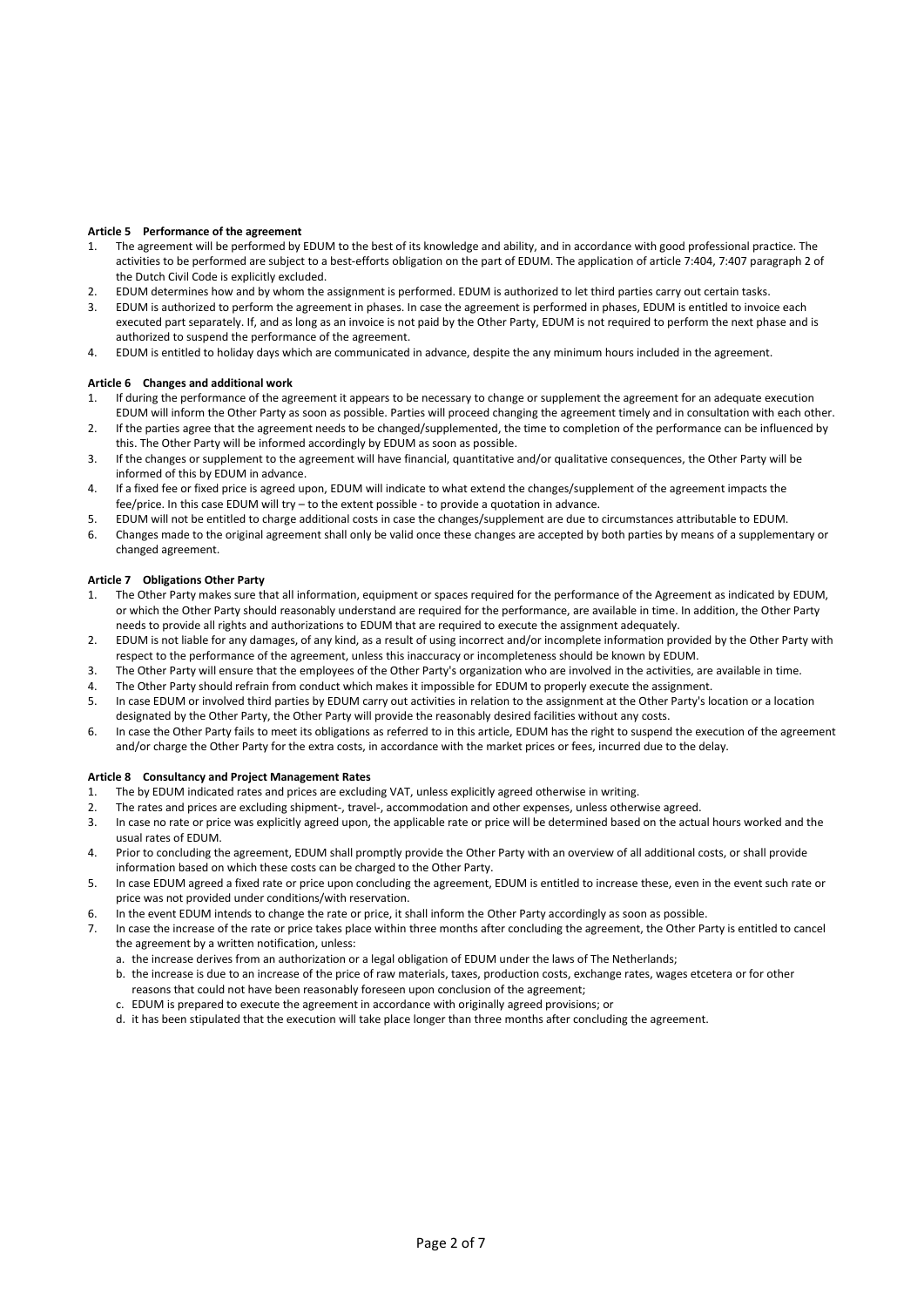#### **Article 9 Service and support**

1. The Licensee has access to EDUM telephone helpdesk at no charge. See the Edumersive - Support Service Level Agreement document for more information at edumersive.nl

#### **Article 11 Upgrades and Updates**

- 1. Licensees with a subscription licence will receive periodic Upgrades and Updates during the subscription term.
- 2. Upgrades and updates will be provided to the Licensee where necessary. This will be through the provided launcher for PC, Google Playstore/Apple store for smartphones and Oculus store or other third-party store. If those channels can't be used/are changed, EDUM will send a download link in an email.
- 3. The Licensee must install Upgrades and Updates itself.

#### **Article 12 Performance of the agreement, costs of supply**

- 1. EDUM is entitled to have work performed by third parties.
- 2. Costs of dispatch within the Netherlands and the European Union will be calculated based on D.D.P. ('Delivered Duty Paid'). Costs of dispatch outside the European Union will be calculated based on C.I.F. ('Cost, Insurance and Freight').
- 3. EDUM is entitled to perform the agreement in different phases and to invoice the part thus performed separately.
- 4. If the agreement is performed in phases, EDUM may suspend the performance of parts pertaining to a subsequent phase until such time as the Other Party has approved the results of the preceding phase in writing.
- 5. If it transpires during performance of the agreement that its proper performance requires a change or addition thereto, the parties shall proceed to amend the agreement in good time and in mutual consultation. If the nature, scope or substance of the agreement is changed, whether or not at the request or on the instructions of the Other Party or the competent authorities etc., and the agreement is thereby changed in qualitative and/or quantitative terms, this may also have consequences for the sum originally agreed. EDUM will provide an advance estimate regarding this as far as possible. A change to the agreement may also result in adjustment of the performance period originally stated. The Other Party accepts the possibility of a change to the agreement, including adjustment to the price and performance period.
- 6. If the Other Party fails to meet its obligations vis-à-vis EDUM properly, the Other Party will be liable for all damage directly or indirectly incurred or to be incurred on the part of EDUM.
- 7. The price of an Edumersive Subscription (licence or Upgrade) is fixed during the first two years of the agreed minimum subscription period. After these two years of service EDUM is entitled to increase the agreed subscription price by a maximum of 6% per year.
- 8. Notwithstanding the foregoing, EDUM is entitled at all times to increase the price if changed market prices and/or price increases by suppliers, or other developments, such as changes in the costs of materials and labour, government measures, currency exchange rates, taxes, duties, levies, or unforeseen circumstances give cause to do so.

#### **Article 13 Payment and collection costs**

- 1. Payment for subscriptions is payable seasonally or yearly in advance. EDUM reserves the right not to perform service and support services or to supply hardware until payment has been received.
- 2. Unless agreed otherwise, a payment of 40% is owed for customisation and configuration upon engagement. A payment of 30% is owed when the customisation or configuration is supplied to the Other Party. The remaining payment of 30% is owed upon acceptance by the Other Party. EDUM and the Other Party may agree other payment terms and conditions, a description of which must be included on the page 'Special Arrangements' in the engagement confirmation.
- 3. Payment of consultancy, project management, implementation and training are based on an hourly rate agreed as per contract or offered quotation. All prices are excluding VAT and (local) levies.
- 4. Payment of invoices sent by EDUM must be affected within 30 days of the invoice date. If payment (or full payment) is not received within this period, the Other Party will be in default by operation of law and will owe interest equal to the statutory interest pursuant to Article 6:119a Dutch Civil Code. If the payment deadline is exceeded by more than 30 days, EDUM is also entitled, without further notice of default, and notwithstanding EDUM's entitlements to statutory interest, to immediately charge the Other Party a default penalty of 15% of the sum owed to EDUM with a minimum of EUR100,- for each invoice which has not been paid in full or in part. All costs incurred by EDUM in relation to overdue payments, such as costs of litigation, judicial and extrajudicial costs, including costs for legal assistance, bailiffs and debt collection agencies, will be borne by the Other Party.
- 5. In the event of bankruptcy, suspension of payments, liquidation, seized assets, death or guardianship the claims of EDUM and the obligations of the Other Party towards EDUM shall be immediately due and payable.
- 6. Any reasonably incurred judicial and enforcement costs shall be for the account of the Other Party as well.
- 7. EDUM is entitled to invoice periodically.
- 8. EDUM is entitled to apply the payments made by the Other Party first to satisfy the costs, then to satisfy the interest that has become due and, finally, to satisfy the principal sum and the current interest.
- 9. Under no circumstances will the Other Party be entitled to set off amounts owed to EDUM.
- 10. Objections to any amount charged in an invoice do not suspend the payment obligation. If the Other Party is not entitled to rely on part 6.5.3 of Book 6 of the Dutch Civil Code, it is not entitled to suspend payment of an invoice for any other reason either.
- 11. Travel and lodging costs are never included.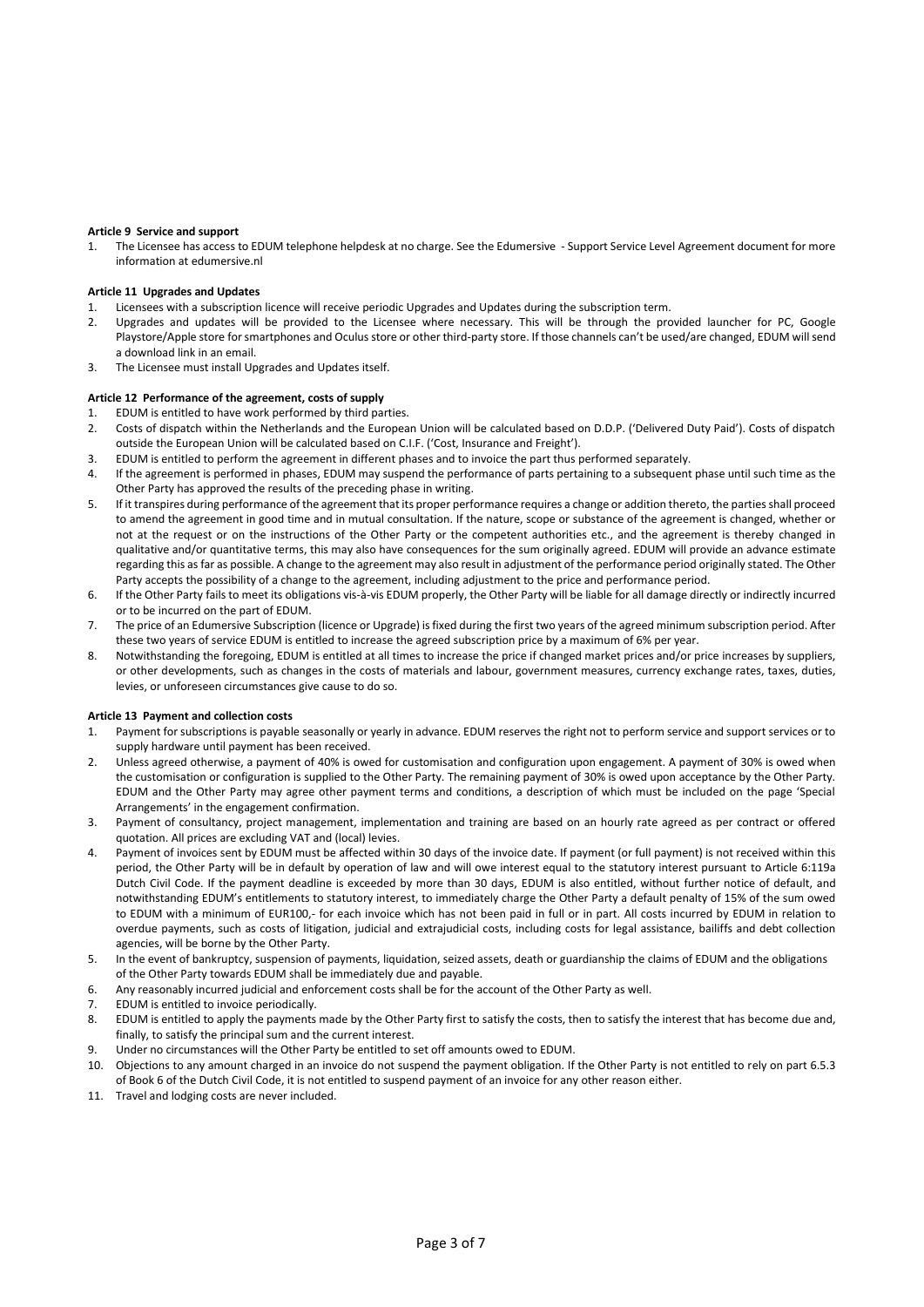#### **Article 14 Permitted use**

- 1. The Other Party may only use the simulation software included in the licence for the education and training of employees in its own organisation. 2. The reproduction of the software, in particular the translation of the programme code made available to other code forms (decompilation) and
- other types of analysis of the various steps in the production of the software (reverse engineering) are not permitted.
- 3. The Other Party's organisation is limited to those (directly) employed within the entity of the Other Party. It is explicitly stated that subsidiaries and sister companies, joint ventures or other companies affiliated with the Other Party are not part of the Other Party's organisation.

# **Article 15 Intellectual property and know-how**

- 1. The Other Party will receive the non-transferable right to use the software. All intellectual property rights in the software, the 3D models appearing therein and the know-how on which such is based remain the property of EDUM or its partners. This section of this document always takes precedence over any other **Intellectual property** segments of other contracts. Unless explicitly agreed and written otherwise. However, the properties of created/recorded media files by the user will remain the in the property and the responsibility of the user.
- 2. Once the agreement has ended, the Other Party is no longer authorised to make any use of the intellectual property rights or know-how to which EDUM is entitled.
- 3. EDUM has the right to use the knowledge gained through the performance of an agreement for other purposes as well, insofar as this does not involve the disclosure of the Other Party's strictly confidential information to third parties.

# **Article 16 Retention of title and security**

- All items supplied and yet to be supplied by EDUM including the items containing the simulation software remain the exclusive property of EDUM until all claims EDUM has or will acquire against the Other Party, including in any event the claims stated in Article 3: 92(2) Dutch Civil Code, have been paid in full.
- 2 As long as title to the items has not passed to the Other Party, the Other Party is not authorised to pledge the items or grant third parties any other rights to the items.
- 3. The Other Party undertakes to cooperate upon EDUM's first request in creating a right of pledge on the claims the Other Party has or will acquire against its purchasers pursuant to the onward supply of items.
- 4. The Purchaser is required to store the items delivered under retention of title with due care and as the recognisable property of EDUM.
- 4. The Other Party must do everything that may reasonably be expected of it at all times to safeguard EDUM's proprietary rights.
- 5. If third parties seize the items supplied under retention of title or wish to establish or assert rights to the same, the Other Party is required to make EDUM's retention of title known to the third parties immediately and to inform EDUM about this immediately.
- 6. If EDUM wishes to exercise its proprietary rights as referred to in this Article, the Other Party hereby gives its advance, unconditional and irrevocable consent to EDUM and third parties to be designated by EDUM (i) to enter all locations where the items that belong to EDUM are located and (ii) to repossess such items.

# **Article 17 Suspension, termination and premature cancellation of the agreement**

- 1. EDUM is authorized to suspend the performance of the obligations or to terminate the agreement if:
- a. the Other Party does not perform the obligations under the agreement, or does not perform them fully or in good time;
	- b. after conclusion of the agreement, EDUM becomes aware of circumstances that give it good reason to fear that the Other Party will not perform its obligations;
	- c. upon conclusion of the agreement, the Other Party was asked to provide security for the performance of its obligations under the agreement and this security has not been provided or is insufficient;
	- d. If, due to delay on the part of the Other Party, EDUM can no longer be required to perform the agreement under the conditions originally agreed, EDUM is entitled to terminate the agreement.
- 2. Furthermore, EDUM is authorised to terminate the agreement if circumstances occur that are such that performance of the agreement is impossible or if circumstances occur otherwise that are such that unchanged maintenance of the agreement cannot reasonably be required of EDUM.
- 3. If the agreement is terminated, any claims of EDUM against the Other Party will become immediately due and payable. If EDUM suspends performance of the obligations, it will retain its claims under the law and the agreement.
- 4. If EDUM proceeds to suspension or termination, it will in no way be obliged to compensate damage and costs resulting from this in any way.
- 5. If EDUM proceeds to suspension or termination, the Other Party must immediately delete the software supplied by EDUM from its devices. EDUM is entitled to check (or have checked) whether the contracting party has actually done so. The Other Party cannot demand any refund of the subscription fee already paid for the current subscription year.
- 6. If the termination is attributable to the Other Party, EDUM will be entitled to compensation for the loss and damage, including costs, directly or indirectly caused by the same.
- 7. In the event of liquidation, of suspension of payments or bankruptcy or the filing for the same, of attachment if and to the extent that the attachment is not lifted within three months – against the Other Party, of debt restructuring or any other event as a result of which the Other Party no longer has its assets freely at its disposal, EDUM will be at liberty to give notice of termination of the agreement immediately and with immediate effect, to suspend its obligations or to cancel the order or agreement, without incurring any liability to pay any damages or compensation. In that case, EDUM's claims against the Other Party will become immediately due and payable.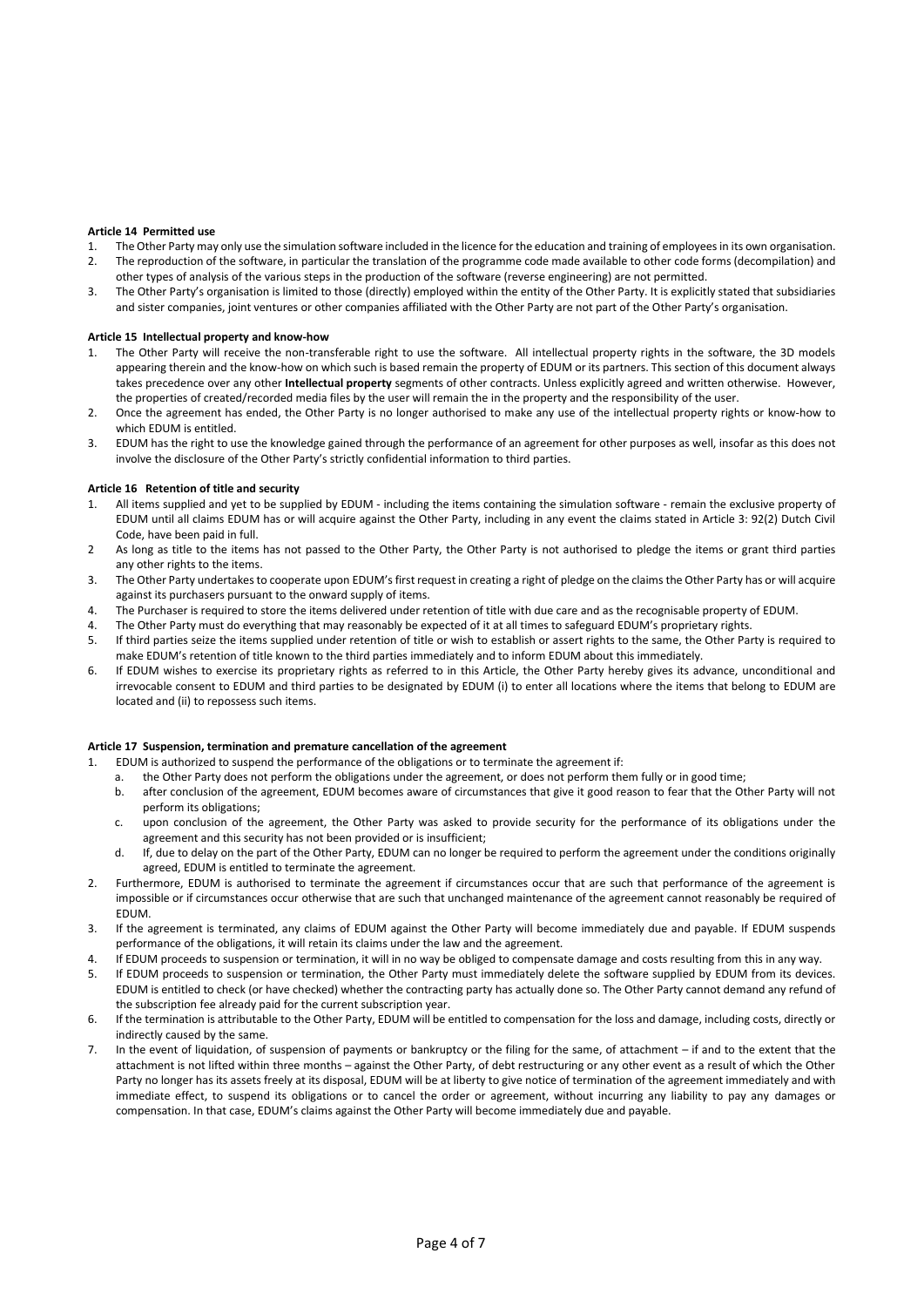- 8. In the event that the Other Party cancels an order in full or in part, the goods ordered or readied for the same, plus any costs of shipment to and from the site and costs of delivery and of working time reserved for the performance of the agreement, will be charged to the Other Party in full. In the event of cancellation of a Subscription, the Other Party must pay the full subscription fee for the agreed minimum period.
- 9. The Other Party is not entitled to transfer its rights and obligations under the agreement to any third party without the prior written consent of EDUM.
- 10. EDUM is entitled to impose conditions in relation to such consent.

# **Article 18 Liability**

- Should EDUM be liable, such liability will be limited to that laid down in this provision.
- 1. EDUM will not be liable for any kind of loss or damage whatsoever resulting from EDUM using inaccurate and/or incomplete data supplied by or on behalf of the Other Party;
- 2. EDUM accepts no liability for loss or damage resulting from incomplete or incorrect education or training carried out using the simulation software;
- 3. EDUM cannot be held responsible for hardware defects caused by external force, liquids or incorrect use;
- 4. EDUM cannot be held responsible for the (limited) functioning of the hardware as a result of the effects of third-party software and/or viruses, malware and the like;
- 5. EDUM's liability, on any grounds whatsoever, will be capped at 50% of the total licence fee owed, exclusive of VAT with a maximum of EUR 8.000 per contract;
- 6. EDUM is not liable for indirect damage, including consequential damage, loss of profits, lost savings and loss due to business interruption. Direct damage is exclusively understood as:
	- the reasonable costs of ascertaining the cause and scope of the damage, to the extent the determination is related to damage as referred to in the Terms and Conditions;
	- b. any reasonable costs incurred to repair the failure in the performance by EDUM in order to meet the Agreement insofar as this can be attributed to EDUM; or
	- c. reasonable costs incurred to prevent or limit damage, to the extent the Other Party is able to demonstrate that these costs have led to a limitation of direct damage as referred to in the Terms and Conditions.
- 7. EDUM shall not be liable for mistakes in the event the Other Party has already given approval, or has had the opportunity to carry out an inspection and has expressed no desire for such an inspection.
- 8. When EDUM is hired and gives advice based on a consultancy agreement, the consultancy is an advice. EDUM is not responsible in what the party decides to do with the advice and the effects their off.
- 9. The liability restrictions set out in this article also apply to third parties appointed by EDUM for the performance of the Agreement, and EDUM shall not be liable for damages caused by failures of such third parties.

# **Article 19 Indemnification**

- 1. The Other Party indemnifies EDUM, to the extent permitted by law, against liability towards one or more third parties, arisen from and/or connected to the performance of the Agreement, irrespective of whether the damage is caused or inflicted by EDUM or by the third parties appointed by EDUM, by auxiliary materials or the completed Assignment.
- 2. In addition, the Other Party indemnifies EDUM, to the extent permitted by law, against all liabilities from third parties in connection with any infringement of Intellectual property rights of these third parties.
- **3.** The Other Party is always required to use its best efforts to limit the damage to a minimum.

# **Article 20 Expiration term**

All claims and/or authorizations which the Other Party may have against EDUM and/or any third parties appointed by EDUM have, by way of derogation from statutory limitation period, a limitation period of one year starting upon the occurrence of an event resulting in gaining such claims and/or authorizations by the Other Party against EDUM and/or any third parties appointed by EDUM.

# **Article 21 Guarantees and limitation period**

- 1. EDUM offers a 24-month guarantee on the simulation software supplied, including the Updates and Upgrades.
- 2. If the other Party has purchased Customised Functionality from EDUM, errors detected within 6 months of definitive supply will be rectified by EDUM free of charge.
- 3. All forms of guarantee will lapse if a defect has arisen as a result of or ensues from improper or incorrect use, including acts not in accordance with the supplied instructions for use, or use after the expiry date, incorrect storage or maintenance by the Other Party or by third parties when, without EDUM's written consent, the Other Party or third parties have made changes to the item or have tried to do so, other items have been attached to it that should not have been so attached, or if these have been incorporated or processed in a manner other than that prescribed.
- 4. The Other Party is obliged to examine the items supplied (or have them examined) as soon as they are provided to it or as soon as the work concerned is carried out. This includes the Other Party examining whether the quality and/or quantity of the items supplied corresponds to what was agreed and meets the requirements agreed by the parties in that respect. EDUM must be notified in writing of any visible defects within seven days of supply. EDUM must be notified in writing of any invisible defects immediately upon their detection, and in any event no later than fourteen days after such detection. The notification must describe the defect in as much detail as possible, so as to enable EDUM to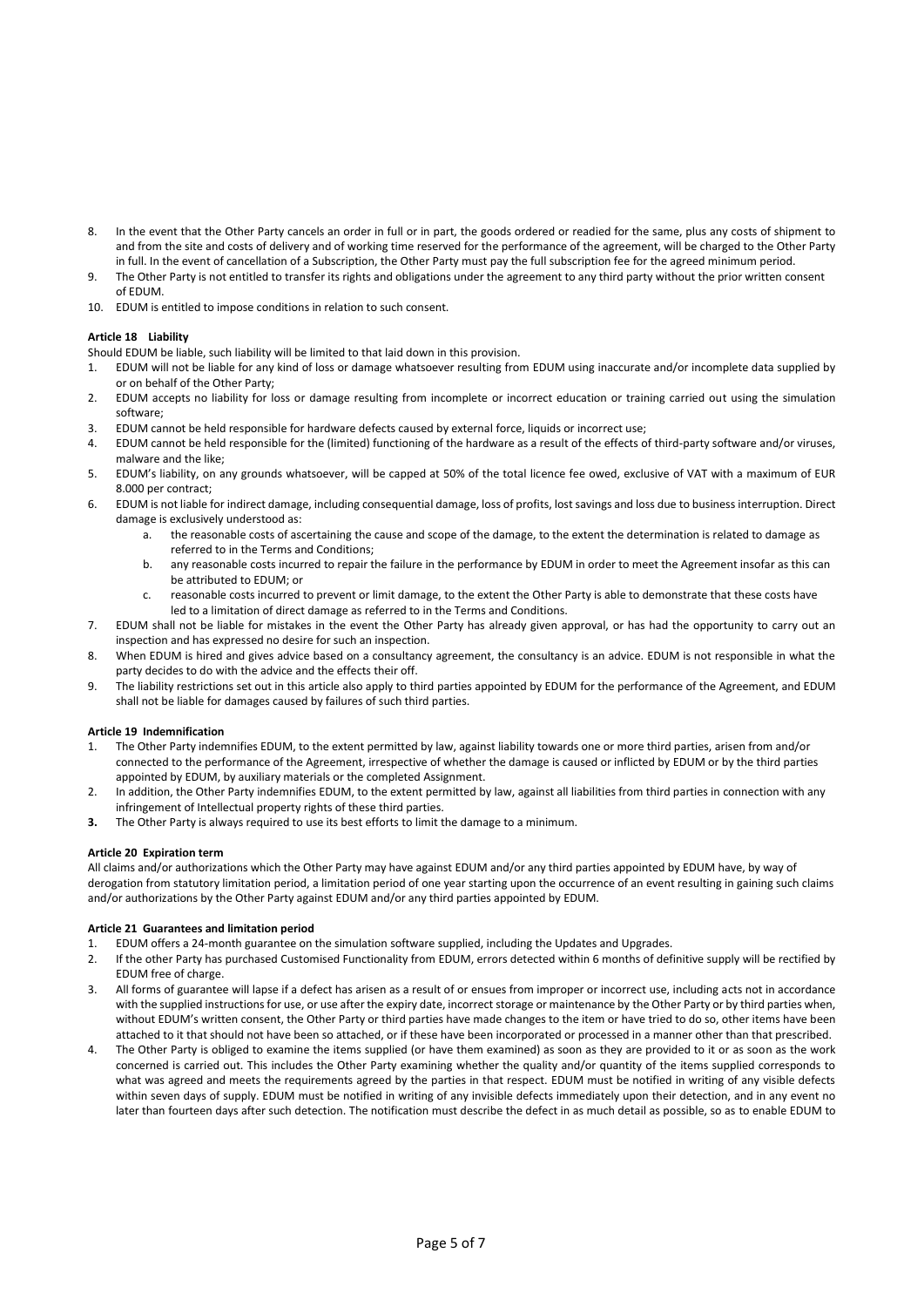respond in an adequate fashion. The Other Party must give EDUM the opportunity to investigate a complaint (or to have it investigated). If notification of a defect is provided later, the Other Party will no longer have any right to rectification, replacement or compensation.

- 5. If it is established that a complaint is unfounded, the costs ensuing from that complaint, including investigation costs incurred by EDUM, will be borne in full by the other Party.
- 6. After the end of the period of guarantee, all costs of rectification or replacement, including administrative and dispatch costs, will be charged to the Other Party.
- 7. By way of derogation from the statutory limitation periods, the limitation period for all claims and defences against EDUM and the third parties engaged in the performance of the agreement by EDUM will be 24 months.

# **Article 22 Marketing, communication and confidentiality**

- 1. Unless otherwise agreed in writing, EDUM is entitled to use images from the 'customised' 3D environment(s) and/or 3D object(s) supplied to the customer for marketing purposes.
- 2. Both parties undertake not to disclose to third parties any confidential information obtained from each other or from another source in the context of the Agreement. Information is deemed to be confidential if the other party has communicated it as such or if this results from the nature of the information. The party receiving confidential information, shall only use it for the purpose for which it was provided.
- 3. If EDUM is required by law or by any legal authority to disclose confidential information to third parties and EDUM cannot invoke a legal privilege or a privilege acknowledged or approved by a competent court of law, EDUM shall not be liable for any damages or compensation, and the Other Party shall not be entitled to dissolve the Agreement pursuant to any damage caused by such disclosure.
- 4. Notwithstanding the above, EDUM is authorized to include the name of the Other Party in a list of business relations, that is published on the website for third parties or via other means, unless agreed otherwise.

# **Article 23 Force Majeure**

- 1. EDUM will not be required to perform any work to which the Other Party is entitled under the agreement if EDUM is prevented from doing so by a circumstance that is not attributable to fault and for which it is not accountable by law, a legal act or according to generally accepted standards.
- 2. In these General Terms and Conditions, force majeure shall mean, in addition to its definition under Dutch statutory and case law, all external causes, whether foreseen or unforeseen, beyond the control of EDUM, but which render EDUM unable to perform its obligations. This includes strikes at the business of EDUM or that of third parties. EDUM is also entitled to invoke force majeure if the circumstance hindering (further) performance of the agreement commences after EDUM should have fulfilled its obligation.
- 3. EDUM may suspend its obligations under the agreement for as long as the force majeure circumstance continues. If this period continues for more than two months, EDUM is entitled to terminate the agreement without any obligation to pay damages to the Other Party.
- 4. To the extent that, at the time the force majeure circumstance commenced, EDUM had already partly performed its obligations under the agreement or is able to perform the same, and the part performed or to be performed has independent value, EDUM will be entitled to invoice separately for the part already performed or to be performed.
- 5. In addition to the interpretation of this concept under the laws of The Netherlands and case law, the term "force majeure" under these Terms and Conditions shall include all external causes, foreseen or unforeseen, beyond the reasonable control of EDUM due to which EDUM is unable to comply with its obligations.
- 6. Force majeure in relation to EDUM shall in any case include:
	- a. strikes;
		- b. transport disruptions;
		- c. acts of government that prevent EDUM from timely and/or proper fulfilment of its obligations;
		- d. riots, civil disturbance, wars,
		- e. traffic obstructions;
		- f. labour difficulties;
		- g. extreme weather conditions;
		- h. fire;
		- embargoes or inability to obtain supplies; and/or
	- j. any circumstances which obstruct the normal course of business resulting in the fact the performance of the Agreement by EDUM cannot be reasonable expected by the Other Party.

# **Article 24 Applicable law and disputes**

- 1. All legal relationships to which EDUM is a party shall be governed exclusively by Dutch Law; this also applies if an obligation is performed entirely or partly abroad or if the party involved in the legal relationship is established there. The applicability of the Vienna Sales Convention is excluded.
- 2. If a dispute arises between the parties, their first step must always be to consult with each other to try to resolve it.
- 3. If resolution is not achieved via the consultation referred to in the previous paragraph, each party is entitled to have the dispute settled before the District Court of The Hague or by the Netherlands Arbitration Institute (NAI) in the Hague pursuant to the NAI Arbitration Rules.